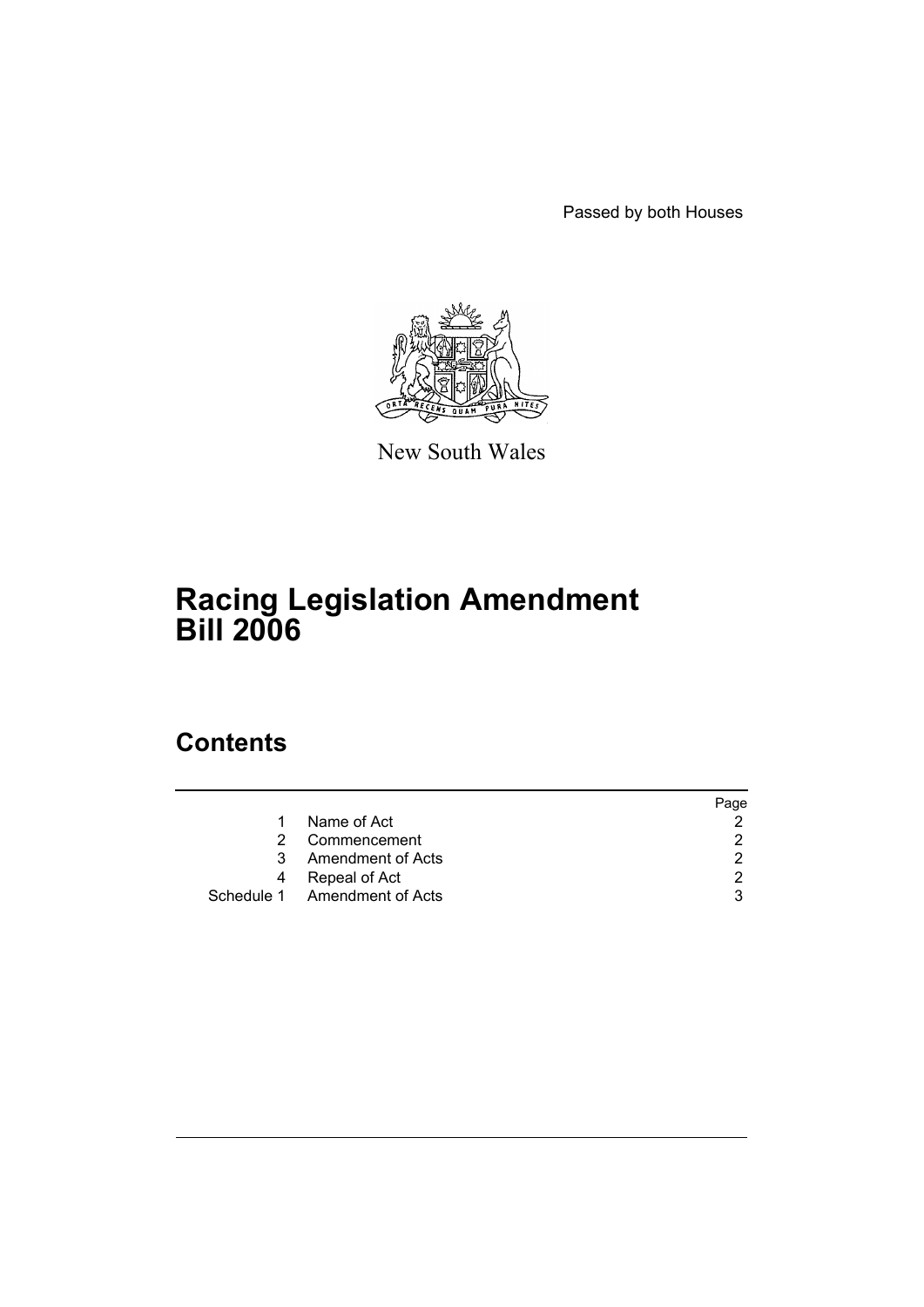*I certify that this PUBLIC BILL, which originated in the LEGISLATIVE ASSEMBLY, has finally passed the LEGISLATIVE COUNCIL and the LEGISLATIVE ASSEMBLY of NEW SOUTH WALES.*

> *Clerk of the Legislative Assembly. Legislative Assembly, Sydney, , 2006*



New South Wales

# **Racing Legislation Amendment Bill 2006**

Act No , 2006

An Act to amend the *Racing Administration Act 1998* with respect to the publication of race fields; to remove certain inoperative provisions of the *Greyhound and Harness Racing Administration Act 2004* and the *Thoroughbred Racing Act 1996*; and for other purposes.

*I have examined this Bill, and find it to correspond in all respects with the Bill as finally passed by both Houses.*

*Chairman of Committees of the Legislative Assembly.*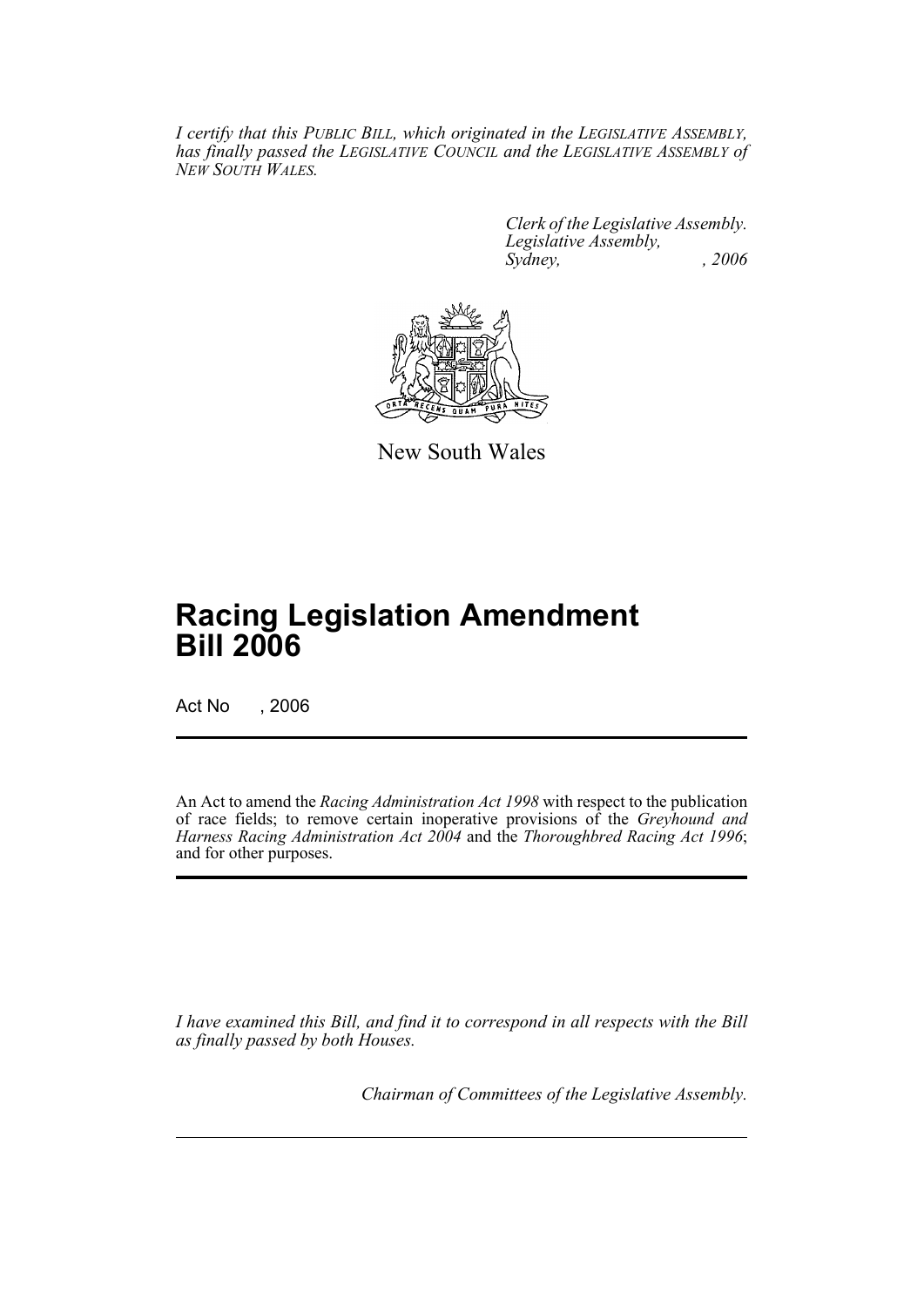# **The Legislature of New South Wales enacts:**

# **1 Name of Act**

This Act is the *Racing Legislation Amendment Act 2006*.

## **2 Commencement**

- (1) This Act commences on a day or days to be appointed by proclamation, except as provided by this section.
- (2) Schedule 1.1 and 1.3 commence on the date of assent to this Act.

# **3 Amendment of Acts**

The Acts specified in Schedule 1 are amended as set out in that Schedule.

## **4 Repeal of Act**

- (1) This Act is repealed on the day following the day on which all of the provisions of this Act have commenced.
- (2) The repeal of this Act does not, because of the operation of section 30 of the *Interpretation Act 1987*, affect any amendment made by this Act.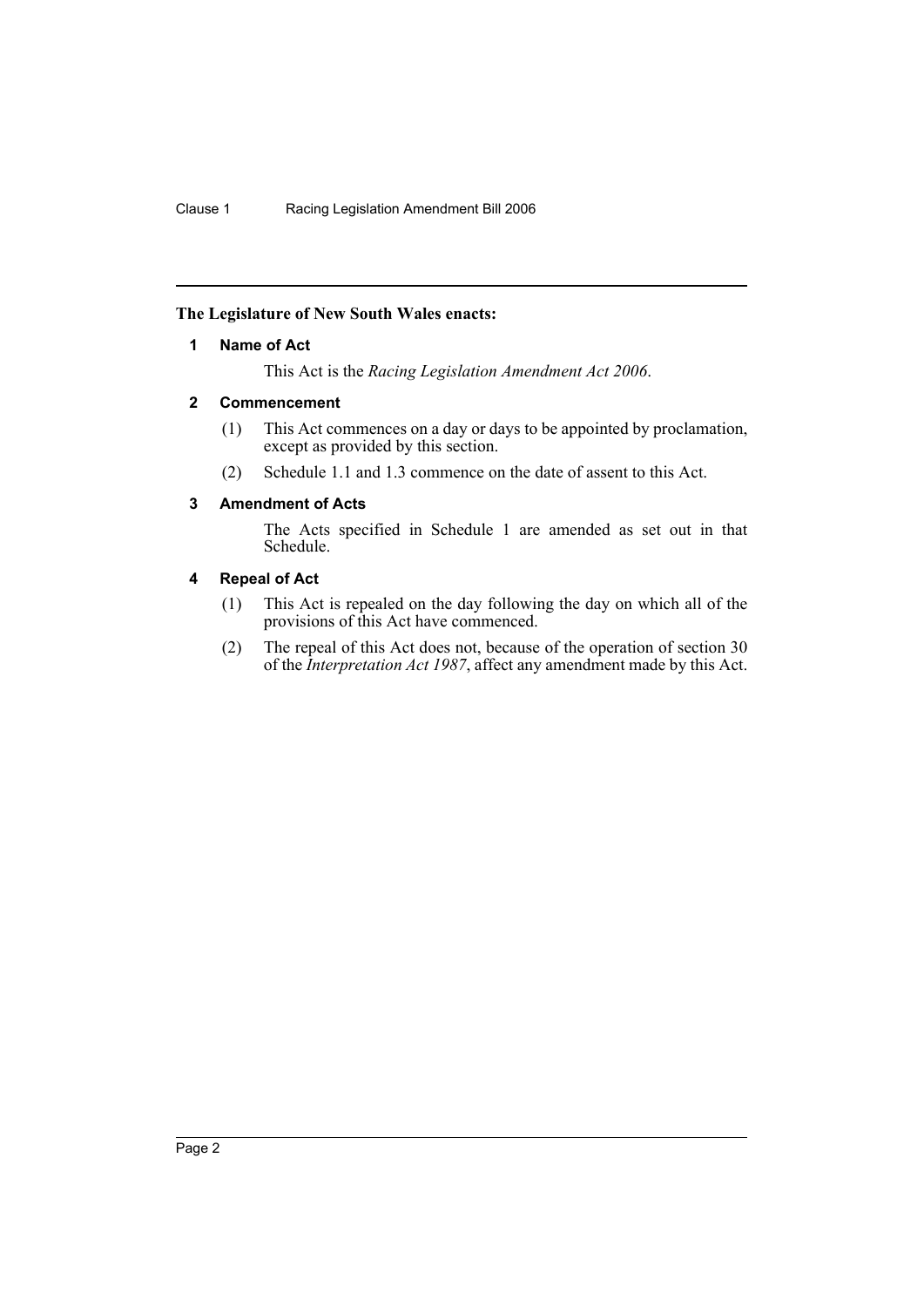Amendment of Acts **Schedule 1** and the set of Acts Schedule 1

# **Schedule 1 Amendment of Acts**

(Section 3)

**1.1 Greyhound and Harness Racing Administration Act 2004 No 36**

# **[1] Section 13 Registration of bookmakers**

Omit "taken to be registered in New South Wales for the purposes of" from section 13 (3).

Insert instead "registered under".

**[2] Section 13 (4) (b) (iii)–(vi)** Omit the subparagraphs.

# **[3] Section 13 (8)**

Omit the subsection.

# **1.2 Racing Administration Act 1998 No 114**

**[1] Part 4, Division 1, heading**

Insert before section 27:

# **Division 1** Interpretation

#### **[2] Section 27 Definitions**

Insert in alphabetical order:

*NSW race field* means information that identifies, or is capable of identifying, the names or numbers of the horses or dogs:

- (a) that have been nominated for, or that will otherwise take part in, an intended race to be held at any race meeting on a licensed racecourse in New South Wales, or
- (b) that have been scratched or withdrawn from an intended race to be held at any race meeting on a licensed racecourse in New South Wales.

*race field publication approval* means an approval granted under section 33A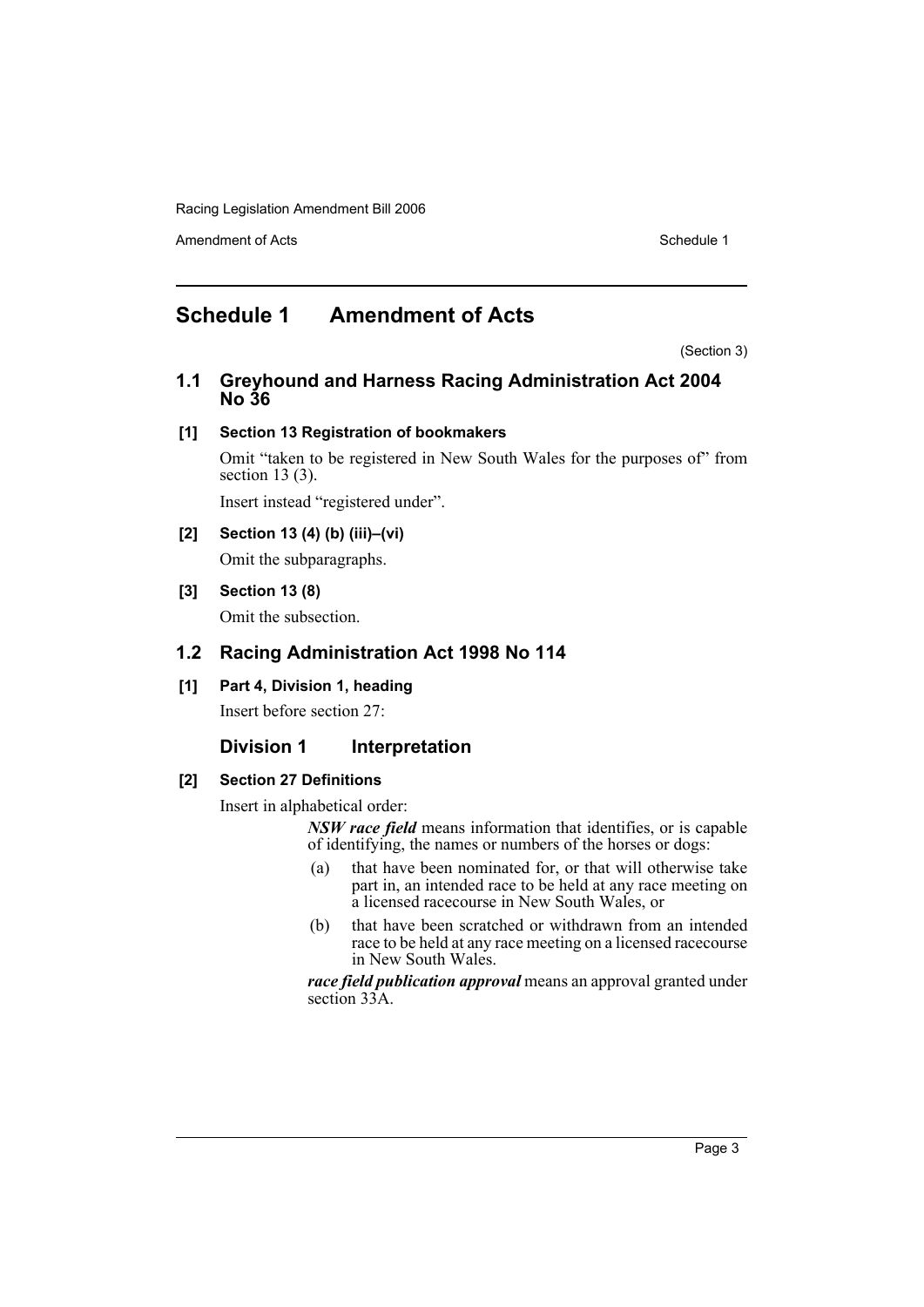Schedule 1 Amendment of Acts

#### *relevant racing control body* means:

- (a) in relation to horse racing other than harness racing— Racing New South Wales, and
- (b) in relation to harness racing—Harness Racing New South Wales, and
- (c) in relation to greyhound racing—Greyhound Racing New South Wales.

*working day* means any day that is not a Saturday, Sunday or public holiday.

### **[3] Part 4, Division 2, heading**

Insert before section 29:

# **Division 2 General offences**

## **[4] Part 4, Division 3**

Omit section 33. Insert instead:

# **Division 3 Publication of NSW race fields**

# **33 Publication of NSW race fields restricted**

A person must not, whether in New South Wales or elsewhere, publish a NSW race field unless the person:

- (a) is authorised to do so by a race field publication approval and complies with the conditions (if any) to which the approval is subject, or
- (b) is authorised to do so by or under the regulations.
- Maximum penalty:
- (a) in the case of a corporation—500 penalty units, and
- (b) in any other case:
	- (i) for a first offence—50 penalty units or imprisonment for 12 months (or both), and
	- (ii) for a second or subsequent offence—100 penalty units or imprisonment for 2 years (or both).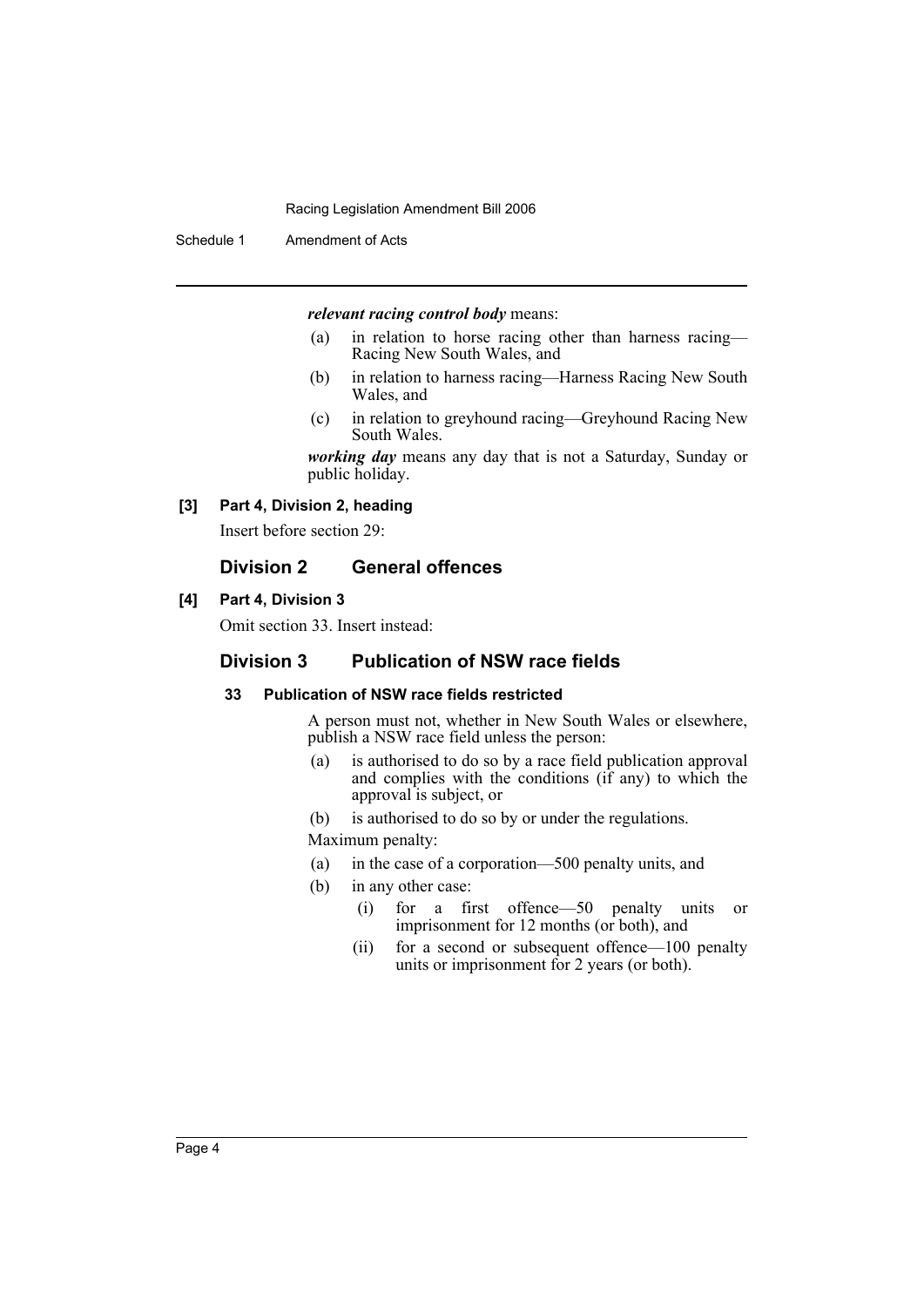Amendment of Acts **Amendment of Acts** Schedule 1

#### **33A Relevant racing control body may grant race field publication approvals**

- (1) The relevant racing control body in relation to an intended race (or class of races) to be held at any race meeting on a licensed racecourse in New South Wales may grant approval to a person to publish a NSW race field (a *race field publication approval*) in respect of that race or class of races if the person has made an application for that approval under this Division.
- (2) A relevant racing control body may (but need not) impose any of the following kinds of conditions on a race field publication approval that it grants:
	- (a) a condition that the holder of the approval pay a fee or a series of fees of an amount or amounts and in the manner specified in the approval (being a fee or fees imposed in accordance with any requirements prescribed by the regulations),
	- (b) such other conditions as may be specified in the approval (being conditions of a kind that are prescribed as permissible conditions by the regulations).
- (3) Any fee that is payable under a race field publication approval is a debt due to the relevant racing control body that granted the approval and is recoverable as such in a court of competent jurisdiction.
- (4) A relevant racing control body that grants a race field publication approval may, by written notice to the holder of the approval, cancel or vary the terms of the approval on any grounds prescribed by the regulations.
- (5) If a relevant racing control body cancels or varies a race field publication approval, the body must provide the holder of the approval with written reasons indicating why the approval was cancelled or varied (as the case may be).

# **33B Applications for race field publication approvals**

(1) A person who wishes to publish a NSW race field may apply to the relevant racing control body in relation to the intended race (or class of races) to which the field relates for a race field publication approval in respect of the race or class of races.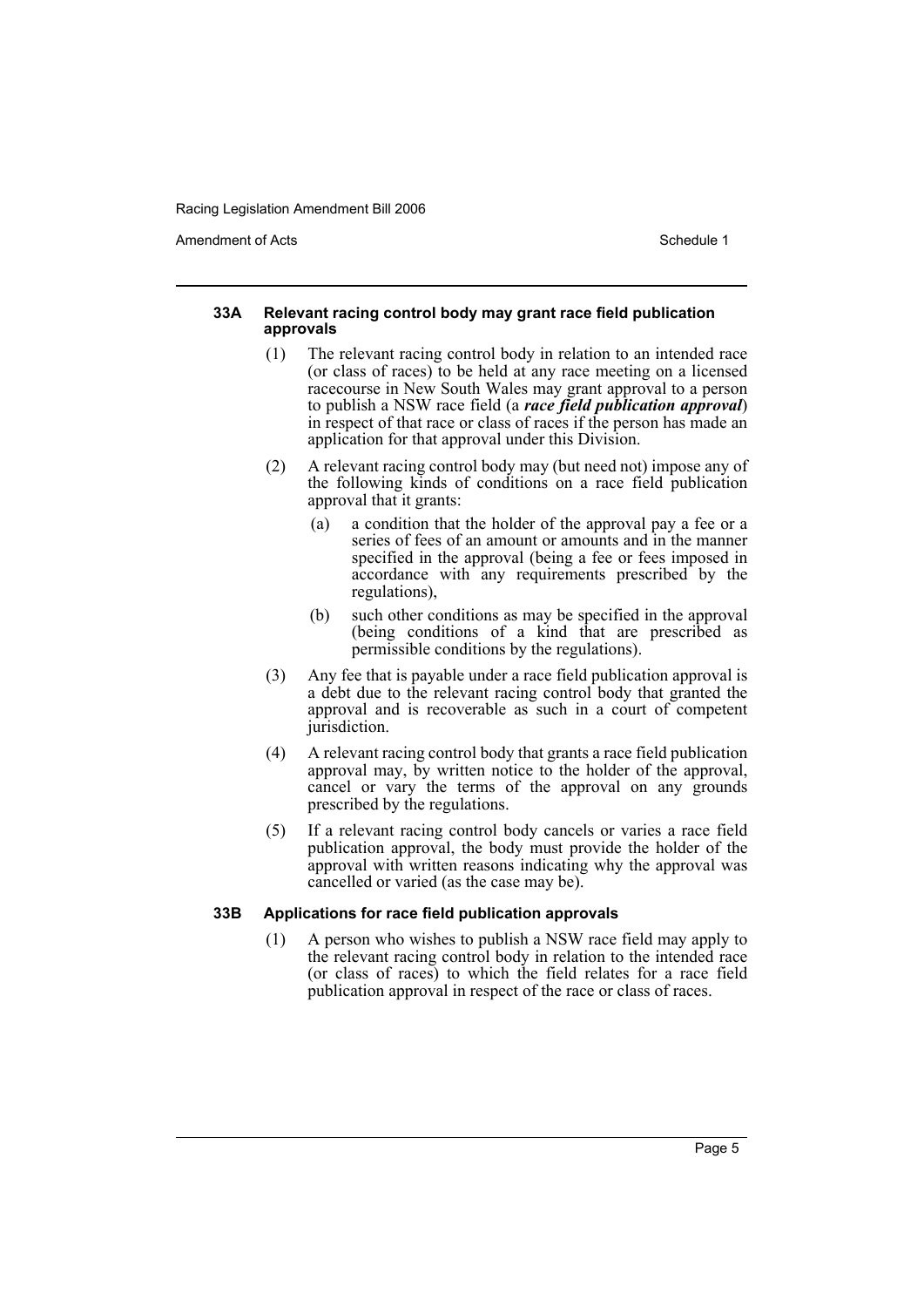Schedule 1 Amendment of Acts

- (2) An application for a race field publication approval (an *approval application*) must be:
	- (a) made in the manner and in the time as may be prescribed by the regulations, and
	- (b) accompanied by such information as may be prescribed by the regulations.
- (3) In determining an approval application, the relevant racing control body to which the application is made must:
	- (a) consult with each racing club that intends to conduct the race or class of races in respect of which the approval is sought, and
	- (b) take into account such criteria in relation to the determination of the application (if any) as may be prescribed by the regulations.
- (4) Without limiting subsection (3) (b), any criteria that are prescribed by the regulations for the purposes of that paragraph may specify:
	- (a) the kinds of matters that may or must be taken into account in determining an approval application, and
	- (b) the kinds of matters that must not be taken into account in determining an approval application.
- (5) If a relevant racing control body to which an approval application is made determines that a race field publication approval should not be granted to the applicant (or should be granted subject to any condition imposed under section  $33A(2)$ , the body must provide the applicant with written reasons indicating why the application was rejected or the conditions were imposed (as the case may be).

#### **33C Authorisations for section 51 of the Trade Practices Act 1974 of the Commonwealth**

- (1) The following are specifically authorised by this Act for the purposes of the *Trade Practices Act 1974* of the Commonwealth and the *Competition Code of New South Wales*:
	- (a) any agreement entered into between:
		- (i) 2 or more relevant racing control bodies in relation to the appointment of an agent to collect, or the collection by such an agent or any of the relevant racing control bodies of, fees that are payable to those bodies under race field publication approvals granted by them, or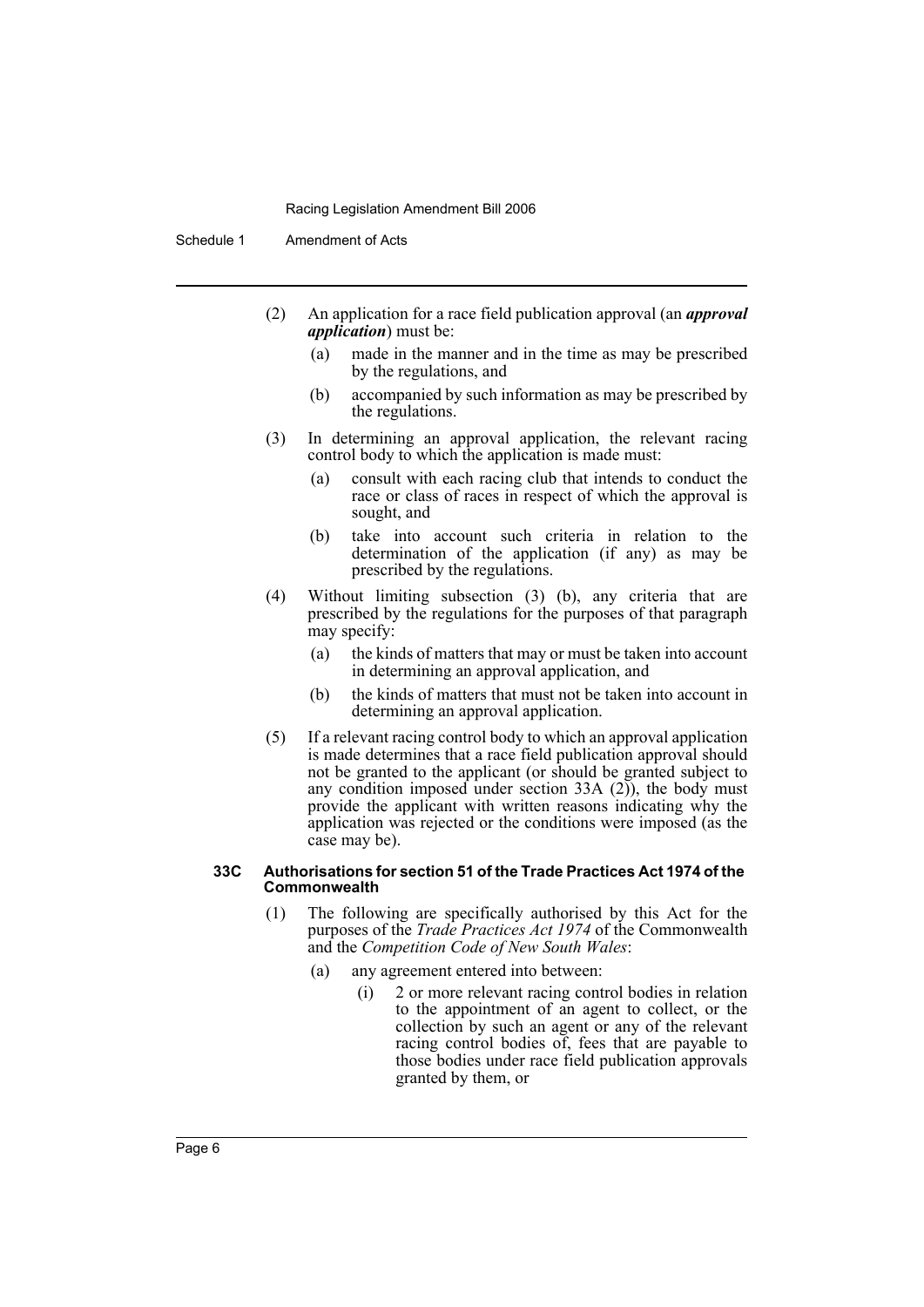Amendment of Acts **Schedule 1** and the set of Acts Schedule 1

- (ii) one or more relevant racing control bodies and any corresponding body of another State or Territory in relation to the appointment of an agent to collect, or the collection by such an agent or any of the relevant racing control bodies of, fees that are payable to those bodies in relation to publication of race fields,
- (b) the conduct of those bodies and any agent in negotiating and entering into any such agreement,
- (c) the conduct of those bodies and any agent in performing any such agreement.
- (2) Anything authorised to be done by this section is authorised only to the extent to which it would otherwise contravene Part IV of the *Trade Practices Act 1974* of the Commonwealth or the *Competition Code of New South Wales*.
- (3) In this section:

*agreement* includes a contract, arrangement or understanding.

### **33D Appeals to Minister**

- (1) A person may appeal to the Minister against any of the following decisions of a relevant racing control body:
	- (a) a decision of the body to reject an application by the person for a race field publication approval,
	- (b) a decision of the body to impose a condition under section 33A (2) (other than a condition relating to the payment of a fee or series of fees) on a race field publication approval,
	- (c) a decision of the body to cancel a race field publication approval held by the person,
	- (d) a decision of the body to vary any term of a race field publication approval held by the person (other than a term relating to the payment of a fee or series of fees).
- (2) An appellant must give notice to the following person and body of the grounds of the appellant's appeal in the form and manner approved by the Minister from time to time:
	- (a) the Minister,
	- (b) the relevant racing control body that made the decision appealed against.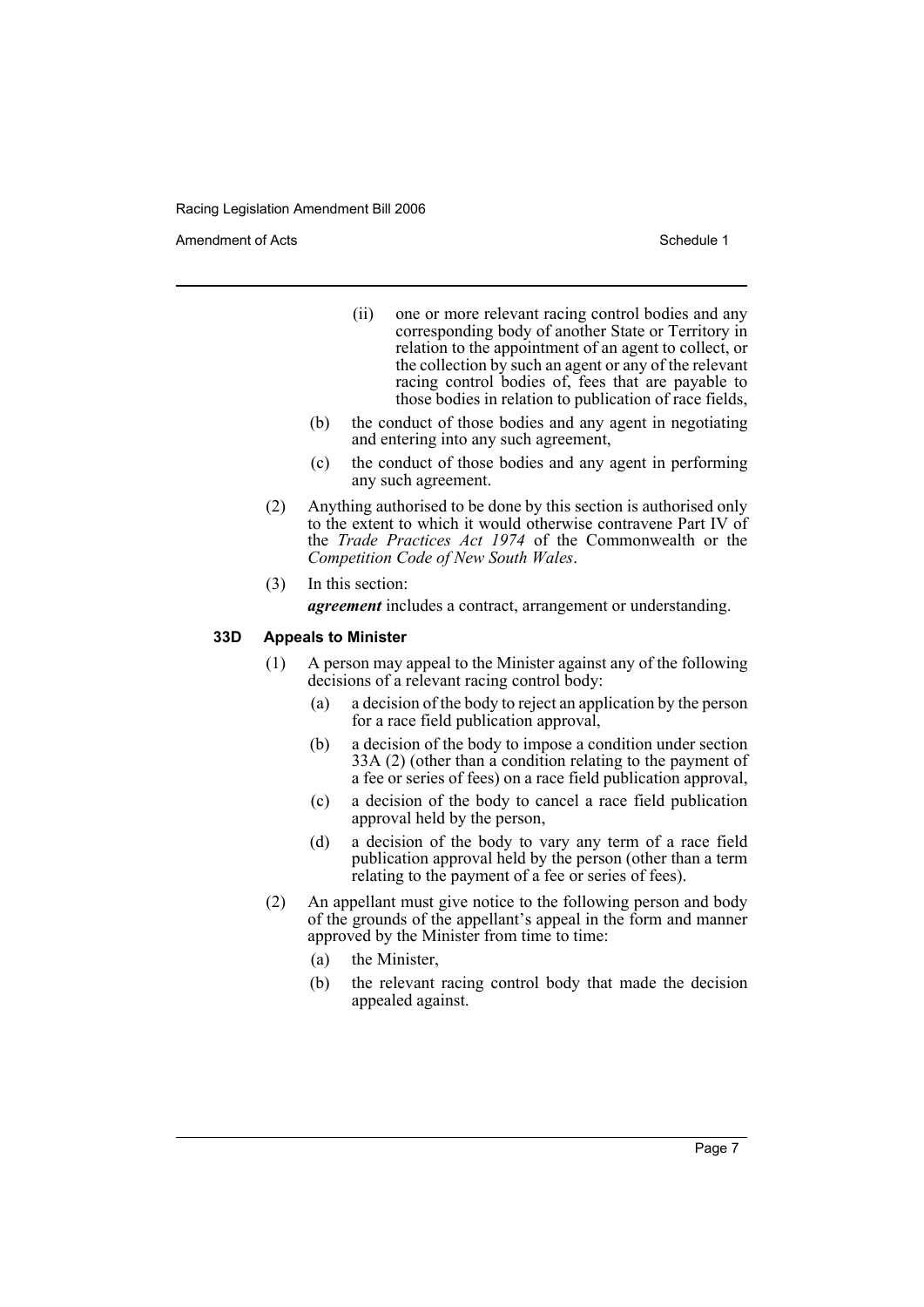Schedule 1 Amendment of Acts

- (3) The relevant racing control body that made the decision appealed against is to be the respondent in the appeal.
- (4) A notice under subsection (2) must be given within 20 working days (or within such longer period as the Minister may allow) after the date on which the appellant was notified of the decision of the relevant racing control body that is being appealed.
- (5) In determining an appeal, the Minister may appoint a person that the Minister considers has suitable qualifications to act as an arbitrator (the *arbitrator*) to furnish a report to the Minister with respect to the appeal containing:
	- (a) a recommendation as to whether the appeal should, in the opinion of the arbitrator, be dismissed or allowed either unconditionally or subject to such conditions as may be specified in the report, and
	- (b) the reasons for the recommendation.
- (6) The unsuccessful party to an appeal is to pay the costs of any arbitrator appointed by the Minister under subsection (5).
- (7) The Minister, after considering any report that is furnished to the Minister under subsection (5), may:
	- (a) dismiss the appeal, or
	- (b) allow the appeal either unconditionally or subject to such conditions as the Minister thinks proper to impose, or
	- (c) if the appeal is against the imposition of conditions, refuse to approve the application for a race field publication approval from the determination of which the appeal has been made, or
	- (d) return the report to the arbitrator concerned and request further consideration of the report.

**Note.** As the decision of the Minister in an appeal under this section is a decision that is reviewable by the Administrative Decisions Tribunal under section 33E, section 48 of the *Administrative Decisions Tribunal Act 1997* requires the Minister to give the appellant and respondent in the appeal written notice of the decision on the appeal. Division 2 of Part 2 of Chapter 5 of that Act enables the appellant and respondent to request written reasons for the Minister's decision.

(8) The decision of the Minister under subsection (7) (other than a decision under subsection (7) (d)) has effect as if it were a decision of the relevant racing control body from whose decision the appeal is made.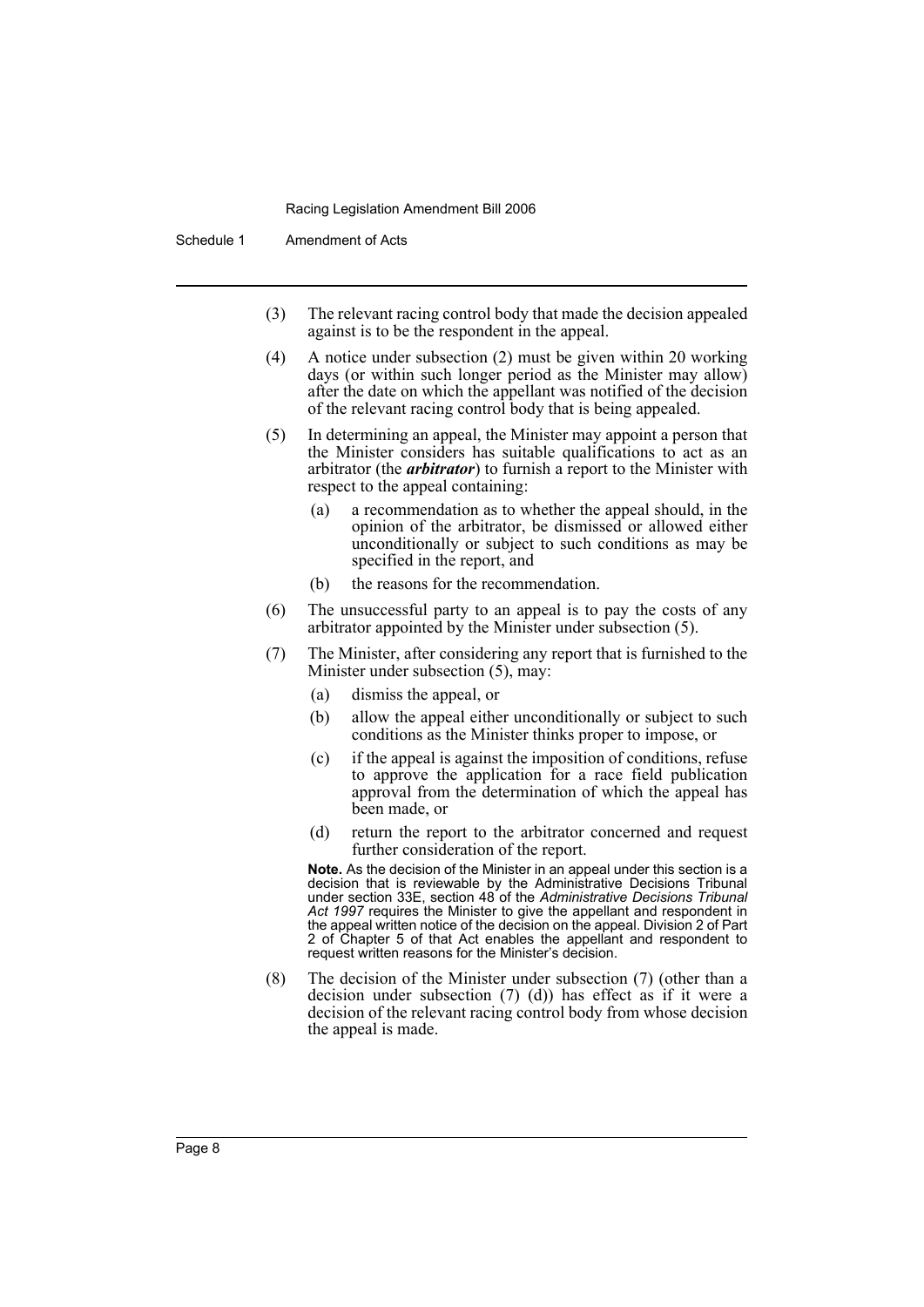Amendment of Acts **Amendment of Acts** Schedule 1

#### **33E Review by Administrative Decisions Tribunal of Minister's decision on appeal**

- (1) The appellant or respondent in an appeal under section 33D may apply to the Administrative Decisions Tribunal for a review of the decision of the Minister in the appeal.
- (2) Section 53 (Internal reviews) of the *Administrative Decisions Tribunal Act 1997* does not apply to a decision of the Minister in an appeal under section 33D.

## **33F Effect of race field publication approval limited**

For the avoidance of doubt, the granting of a race field publication approval does not operate to authorise the holder of the approval to do (or omit to do) anything in relation to a race to be held at any race meeting on a licensed racecourse in New South Wales other than to publish the NSW race field to which the approval relates in accordance with the terms of the approval.

## **[5] Section 36C**

Insert after section 36B:

# **36C Giving of notices and other documents**

- (1) For the purposes of this Act, a notice or other document may be given to a person (or a notice or other document may be served on a person):
	- (a) in the case of a natural person:
		- (i) by delivering it to the person personally, or
		- (ii) by sending it by post to the address specified by the person for the giving or service of documents or, if no such address is specified, the residential or business address of the person last known to the person giving or serving the document, or
		- (iii) by sending it by facsimile transmission to the facsimile number of the person, or
	- (b) in the case of a body corporate:
		- (i) by leaving it with a person apparently of or above the age of  $16$  years at, or by sending it by post to, the head office, a registered office or a principal office of the body corporate or to an address specified by the body corporate for the giving or service of documents, or
		- (ii) by sending it by facsimile transmission to the facsimile number of the body corporate.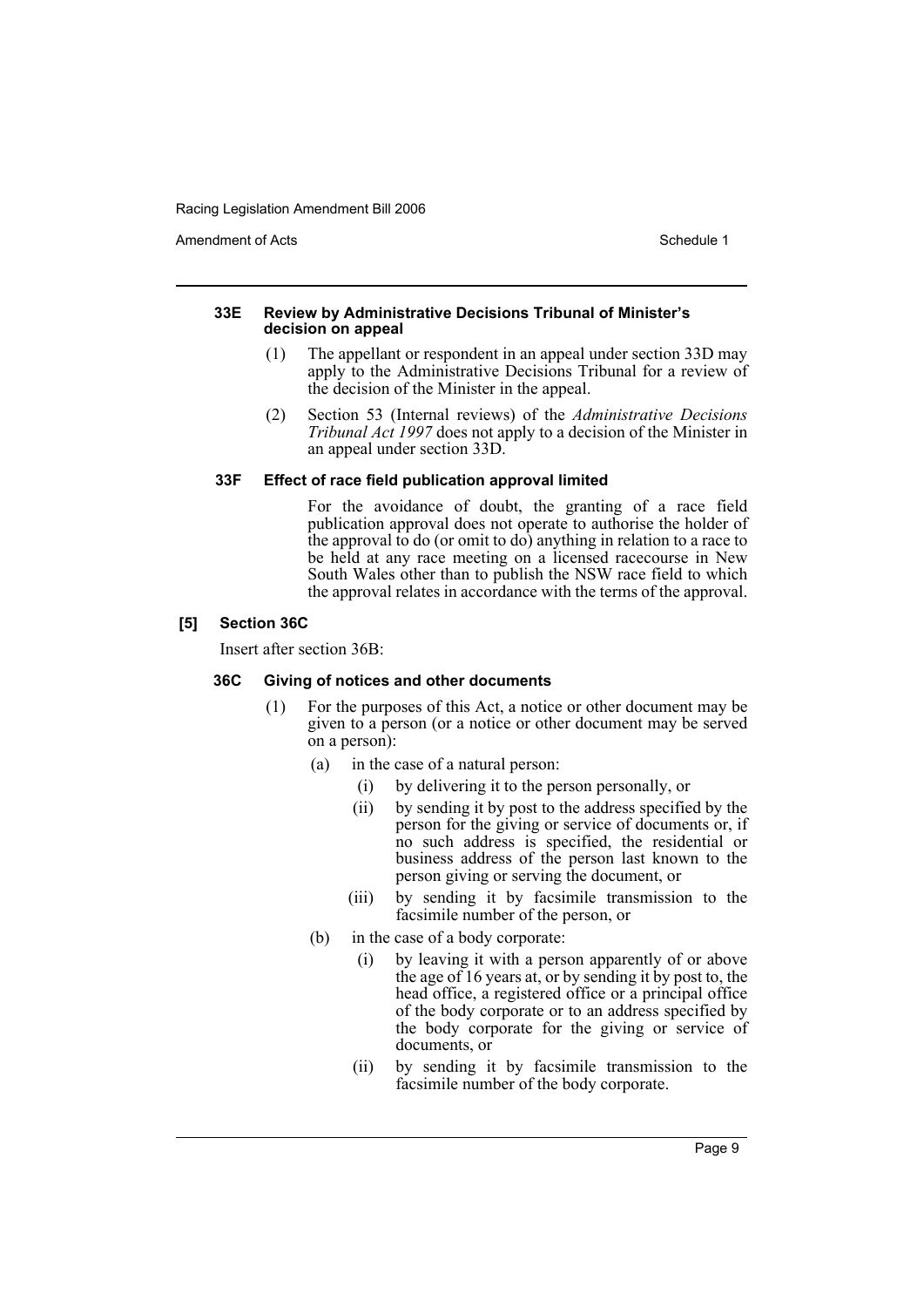Schedule 1 Amendment of Acts

(2) Nothing in this section affects the operation of any provision of a law or of the rules of a court authorising a document to be served on a person in any other manner.

## **[6] Schedule 1 Savings and transitional provisions**

Insert at the end of clause 1 (1): the *Racing Legislation Amendment Act 2006*

# **[7] Schedule 1, Part 5**

Insert after Part 4:

# **Part 5 Provisions consequent on enactment of Racing Legislation Amendment Act 2006**

# **9 Definition**

In this Part:

*amending Act* means the *Racing Legislation Amendment Act 2006*.

#### **10 Previous offences under section 33 may be taken into account in determining penalties**

- (1) Section 33 (as substituted by the amending Act) applies to acts or omissions that occur on or after the day on which the provision of the amending Act that substitutes the section commences.
- (2) However, an offence against section 33 (as in force at any time before its substitution by the amending Act) may be taken into account in deciding whether an offence against section 33 (as substituted by the amending Act) is a second or subsequent offence against the substituted section for the purposes of determining the penalty for the offence.

# **1.3 Thoroughbred Racing Act 1996 No 37**

# **[1] Section 14A Licensing of bookmakers**

Omit "taken to be registered in New South Wales for the purposes of" from section 14A (3).

Insert instead "registered under".

# **[2] Section 14A (4) (d)**

Omit the paragraph.